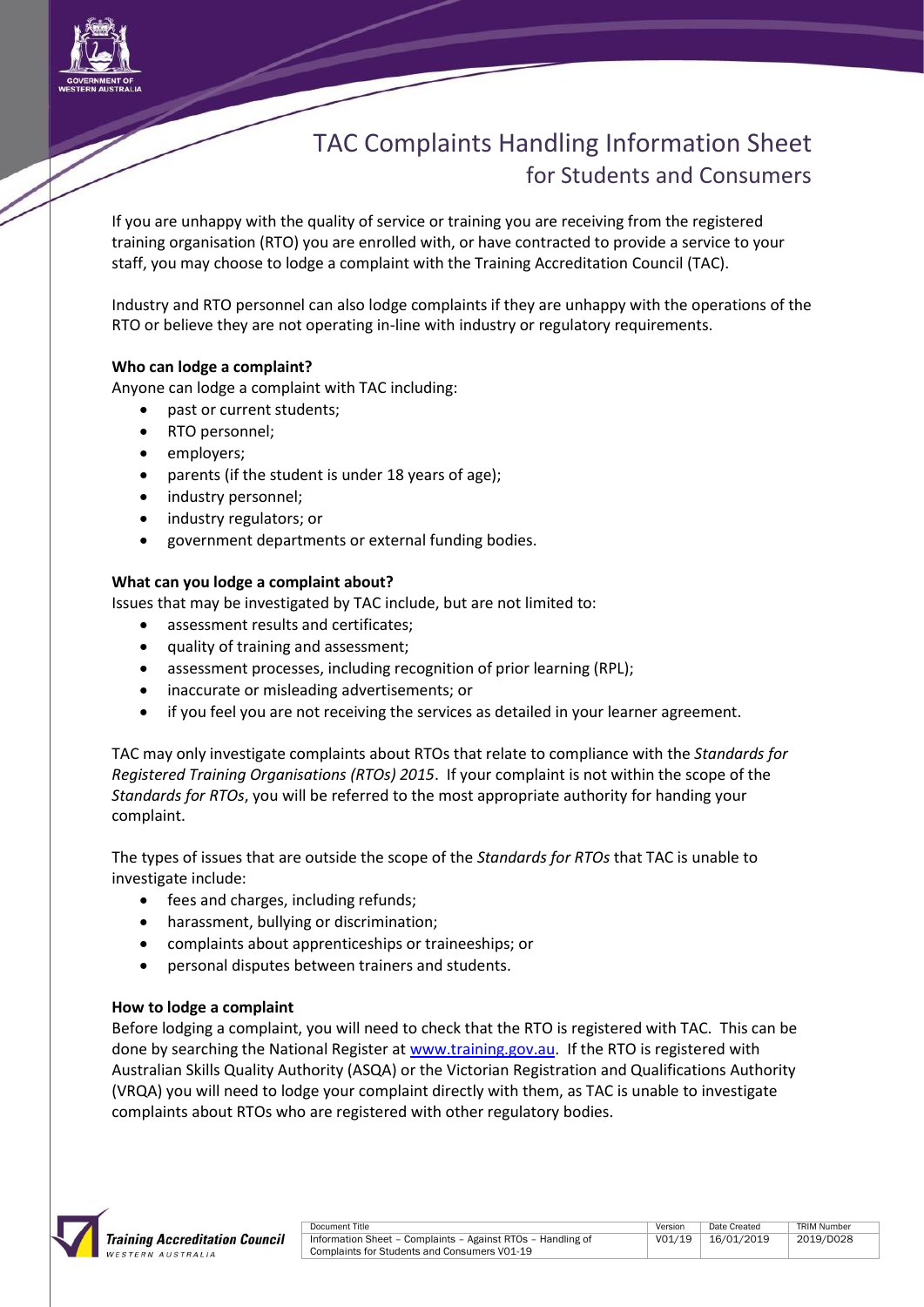To lodge a complaint you are encouraged to complete a *TAC Complaints Application Form.*  Complaints forms can be found on the TAC website [\(www.tac.wa.gov.au\)](http://www.tac.wa.gov.au/)*.* You can then choose to either email it to [taccomplaints@dtwd.wa.gov.au,](mailto:taccomplaints@dtwd.wa.gov.au) or post it to Locked Bag 16, Osborne Park DC, WA, 6916.

## **What information do I need to include on my complaints form?**

When completing the complaints form, it is important to include the following information:

- if you have attempted to resolve the complaint with the training provider;
- any evidence you have to support your complaint; and
- if you are currently studying with the training organisation.

## **What happens when I lodge my complaints form with TAC?**

On lodgement of your complaint, you will receive an email notifying you that your complaint has been received and the contact details of the Officer dealing with your complaint. The Officer may contact you for further information to assist in determining if the issues you have raised are within the scope of the *Standards for RTOs*. They will also be your contact person if you have any questions or would like to know how your complaint is progressing.

TAC is committed to resolving complaints in a timely manner, and you will be kept informed at each stage of the complaint process.

If your complaint issues are within the scope of the *Standards for RTOs*, your nominated Officer may contact the RTO and arrange a meeting with them to discuss the complaint and provide them with an opportunity to present any evidence. This is to ensure that natural justice and procedural fairness is followed and the investigation is undertaken free of bias. Procedural fairness means that:

- the person affected is given a fair hearing;
- all parties to a matter have an opportunity to present their case;
- the decision-maker is impartial and acts without bias when making the decision;
- all relevant arguments are considered and irrelevant arguments are excluded; and
- the decision, the reasons for the decision and the evidence upon which the decision is made are explained and are capable of review.

#### **Will the RTO know I have lodged a complaint?**

Consumers

You can request to have your name withheld from the RTO during the complaints process. While the TAC Secretariat will make every effort to ensure your name is withheld, we cannot guarantee anonymity.

Complaints made to TAC are dealt with in a confidential manner, however there may be circumstances where the TAC or the TAC Secretariat may be required to disclose documents in response to a request under the *Freedom of Information Act 1992 (WA),* a subpoena, or in light of other legal requirements. If this occurs you will be provided with an opportunity to formally object to the release of the documents.

There may be circumstances when TAC is obliged to reveal your name if it is essential to resolving to the complaint. In these cases, your permission will be sought before TAC proceeds further.